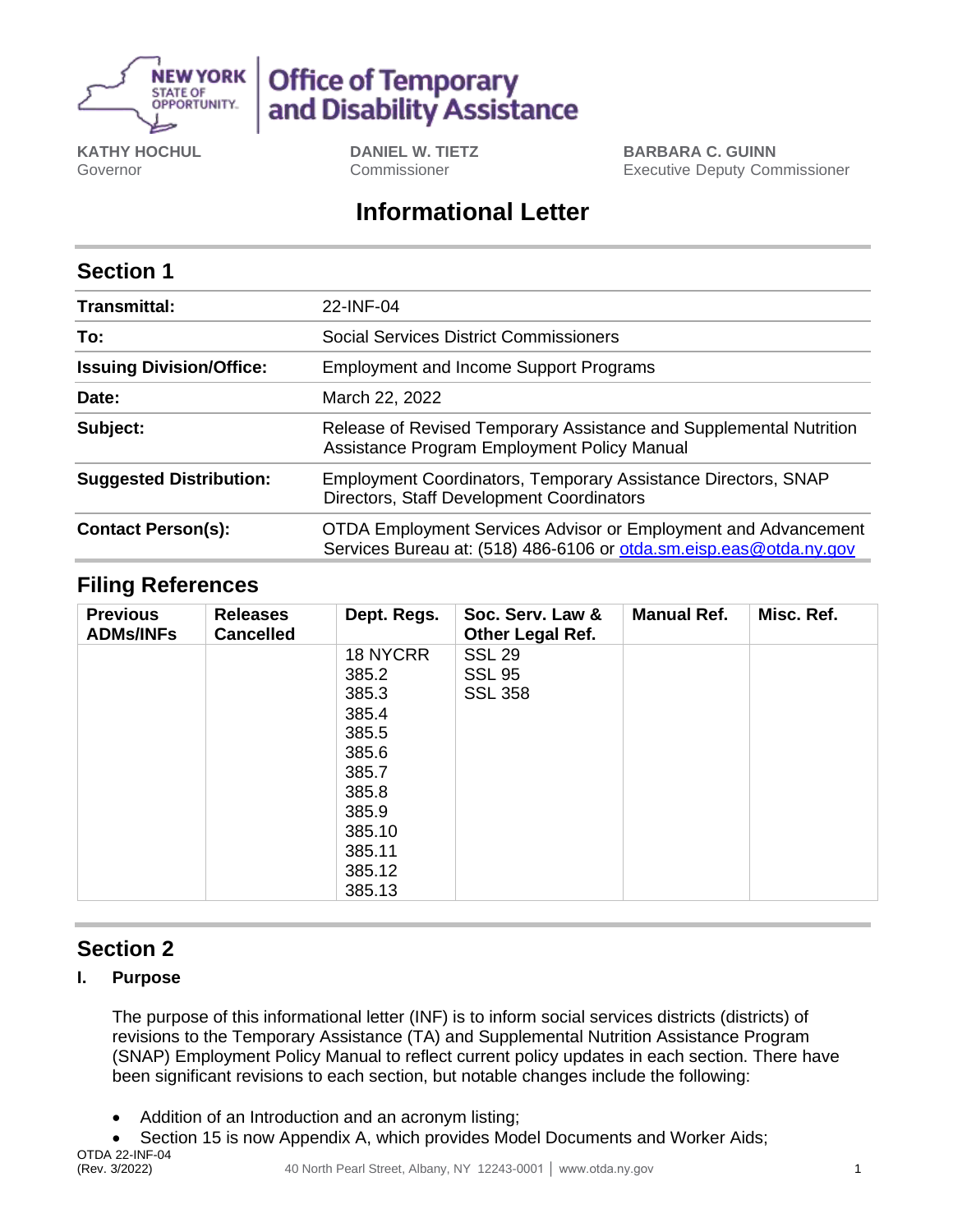- Section 16 is now Appendix B, which provides information on Employment and WRTS Tracking;
- Section 17 is now Appendix C, which provides information on employment-related Forms/Notices; and
- Section 18 has been removed and its content merged with other relevant sections.

#### **II. Background**

Section 18, Part 385, of the New York State Code of Rules and Regulations (NYCRR) governs Public Assistance and SNAP employment program requirements. The material contained in the TA and SNAP Employment Policy Manual provides guidance to district staff in New York State regarding the application of work requirements for applicants and recipients of TA and SNAP benefits. Each section of the Manual is broken into three parts: The Regulations (Part A), Department Policy (Part B), and Questions and Answers (Part C). The Regulations section comes directly from the NYCRR. The Department Policy section expands upon and offers clarification for the Regulations section. Lastly, the Question and Answers section addresses questions frequently received from districts by the Employment and Advancement Services (EAS) Bureau staff.

The TA and SNAP Employment Policy Manual is organized as follows:

- Introduction
- Section 385.2- Participation and Exemptions for Applicants and for Recipients of Public Assistance
- Section 385.3- Work Registration, Registration Exemptions, and Certain Eligibility Reguirements for SNAP Applicants and Recipients
- Section 385.4- Supportive Services
- Section 385.5- Orientation Requirements
- Section 385.6- Assessments and Employability Plans for Households with Dependent Children
- Section 385.7- Assessments and Employability Plans for Households without Dependent Children
- Section 385.8- Participation Rate Requirements
- Section 385.9- Work Activities and Work Requirements
- Section 385.10- Local District Employment Plans
- Section 385.11- Conciliation
- Section 385.12- Failure to Comply with Requirements
- Section 385.13- Voluntary Termination of Employment and Voluntary Reduction of Earning Capacity (Voluntary Quit)
- Appendix A- Model Documents and Worker Aids
- Appendix B- Employment Tracking Inquiry and Welfare Reporting and Tracking System (WRTS)
- Appendix C- Client Notices and Instructions

#### **III. Program Implications**

District staff should reference the TA and SNAP Employment Policy Manual when needed for policy guidance on the work requirements for TA and/or SNAP applicants and recipients. Additionally, districts should continue to review Administrative Directives (ADM), General Information System Messages (GIS), Local Commissioner Memoranda (LCM), and other relevant policy directives for updates. The TA and SNAP Employment Policy Manual will be updated as policy changes necessitate. Should districts find discrepancies/conflicts between the Manual, Regulations, Social Services Law, Administrative Directives, or other policy guidance or need additional clarification on employment policy, they should contact their assigned EAS Bureau Employment Services Advisor.

The most recent version of the manual may be found at: [https://otda.ny.gov/resources/employment](https://otda.ny.gov/resources/employment-manual/)[manual/](https://otda.ny.gov/resources/employment-manual/)